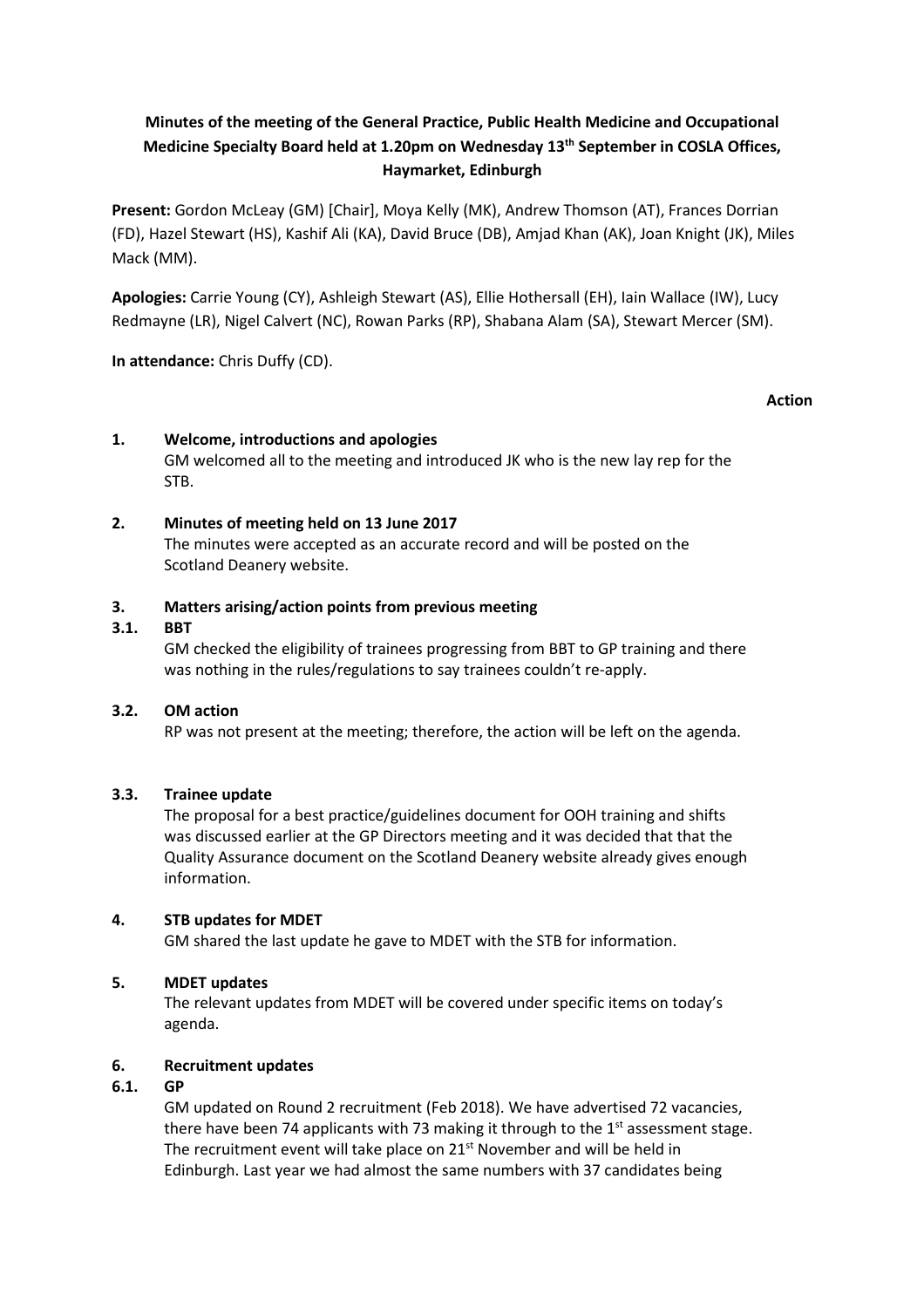appointable from a total number of 72. We anticipate similar results this year.

Digital scoring is going to be introduced to recruitment of all specialties. In the past scoring was a paper exercises where the scores were added to a spreadsheet (the matrix). From now on, assessors will score on iPads and this will go directly into the system. NES have secured 50 iPads for recruitment across Scotland. However, this may prove to be a challenge for GP as recruitment can last 4 days with 25 assessors each day.

Targeted training is an HEE proposal that is the result of consultation regarding GP recruitment to improve numbers. One suggestion is to increase the length of extension to training. Currently there is the option of a 6month extension and in exceptional circumstances another 6 months can be added. This proposal is suggesting a 12-month extension with another 6 months for exceptional circumstances. The proposal is also looking at 3 groups of doctors to improve numbers - overseas doctors, other specialty doctors and doctors who have been in GP training but failed one component and have therefore been issued an Outcome 4. The argument for the doctors who have failed is that they may pass with more time and support. DB added that these HEE proposals need to be discussed with the relevant organisations so it is a 4-nation proposal. KA asked if the number of trainees who don't pass is quite small. MK agreed and GM also pointed out that less than 5% of trainees don't complete training.

#### **6.2. Public Health**

No update was given.

#### **6.3. Occupational Medicine**

4 vacancies remain unfilled. At the  $1<sup>st</sup>$  round of recruitment 12 candidates were interviewed. 8 of these were appointable and 3 took positions. The  $2<sup>nd</sup>$  round will be in October. One area that we are looking at is the National School of OM in England. We hope to work together to improve recruitment numbers.

### **7. Shape of Training Review**

The final Shape of Training report led by Professor David Greenaway is now available https://www.shapeoftraining.co.uk/static/documents/content/Shape\_of\_training\_F INAL\_Report.pdf\_53977887.pdf

The report focuses on the change in the population and the needs of this population. It looks at producing more generalist doctors and care to be provided near to home/community. It looks at general practice and the need to provide more skills for GPs. There is also a desire to shorten training for hospital specialties and bring forward the CCT date. Credentialing could play a part in this. A 3+1 model for GP training is being looked at by the RCGP. Fellowships are being piloted which will give trainees the opportunity to complete an extra 'special' year. AT questioned if there is a difference between the 3+1 model and the 4 year programme. DB confirmed that the 4<sup>th</sup> year would be a fellowship based on local needs that would concentrate on one area.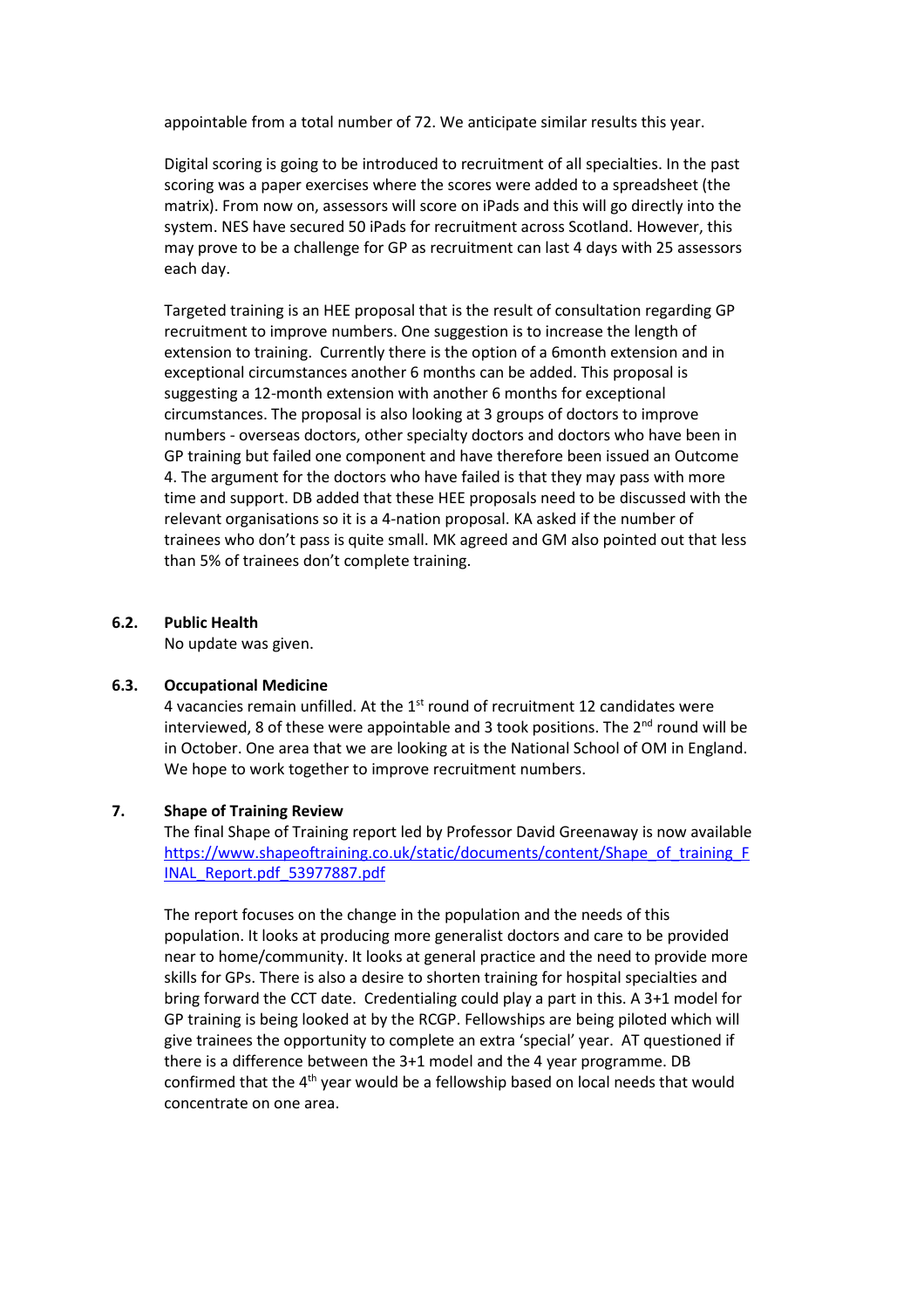#### **8. Directorate Workstreams**

#### **8.1. Training Management**

Papers were shared regarding the Gold guide, the draft guide, a key changes document and feedback template. Members of the group were asked to complete the feedback template if they have any concerns. NES will deliver feedback on behalf of the whole of medicine on 22<sup>nd</sup> September.

An SAMD document was also shared regarding statutory and mandatory training. This includes a once for Scotland approach, where a single employer/board would be responsible for all the statutory and mandatory training, for e.g. Fire, Health and Safety, E+D etc. The paper was shared for information.

The board then went on to discuss 'Improving Junior Doctors Working Lives' and another paper that was shared. MK attended the last meeting was involved in pulling together both what England and Scotland are doing. The meeting did not focus on changing terms and conditions but focussed on what is already there and how it can be implemented. Guidance has been created for a "good rota". AT highlighted to the group a lot of documents have been created by the SJDC regarding good rotas. Excellent work on National patient safety and safe handover. It is important that these documents are drawn on. AT agreed to feed this back through the SJDC.

Broad based training will being in August 2018 with 12 new posts available in Scotland. This will be a 2 year programme which includes experience in 4 specialties. GP recruitment will take on the recruitment process for this in NES. The TM workstream are also reviewing the new standardised ARCP process after the summer ARCP panels. MM informed the group that the AiT committee have also been looking at the ARCP process. There is a suggestion that the process is bringing out a lower level of attainment and not bringing out the excellent and good qualities. There is an increased outcome 5 issue. MK confirmed the outcome 5 issue is being discussed as part of the review. Trainees see an outcome 5 as a negative but it is a neutral. The ARCP process looks to see if a trainee has met the desired standard and not if a trainee has excelled. There are other fora for positive feedback. NES cannot change the requirements but are happy to hear the outcomes of the AiT discussions.

There were 2 more items to discuss from TM. Firstly, there is a new pilot on resilience training. This includes 3 modules for FY2s in Tayside. The pilot will be reviewed to find out if it has made a difference. Secondly, the GMC will visit NES on  $11<sup>th</sup>$  and  $12<sup>th</sup>$  December. Orientation is taking place so that we are aware of the areas that will be looked at and we are checking our processes are robust.

#### **8.2. Quality**

We are at the start of the next Quality year. Quality review panels (QRPs) have just finished and they have set the visits which will take place over the next year. This chooses the site/hospital/practice/specialty based on triangulated information from the GMC survey, Scottish Training Survey and Trainer survey. The Annual Quality report is now available and the cumulative practice data is also available. GM will share both documents with the group. The Scotland deanery are also part of the GMC pilot looking at differential attainment. A working group has been setup to look at a Scotland wide action plan including medical directors and directors of

**AT**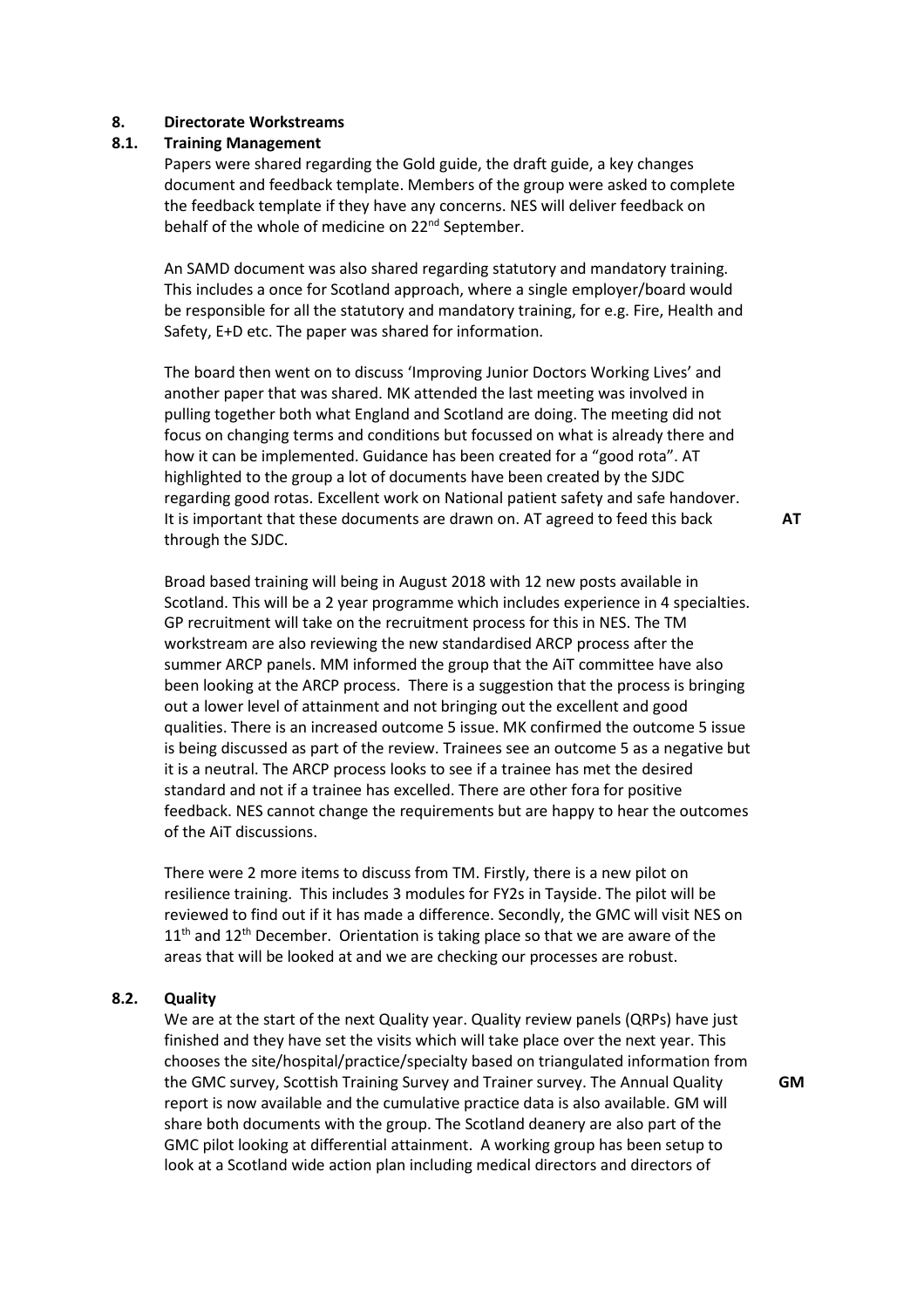medical education. This pilot has just started and will have more to report once progress is made.

### **8.3. Professional Development**

The GP returner programme is still only attracting small numbers and some of the candidates joining the programme have had difficulties progressing.

### **9. Specialty updates**

### **9.1. GP**

In the past trainees have only been allowed to defer their entry into training for statutory and mandatory reasons (for e.g. maternity leave and sickness) but last year they were allowed to defer for non-statutory reasons. This causes some problems in the system, creating 6/12 month gaps. MK reviewed the 23 deferrals we received last year. 10 out of 11 of the statutory deferrals returned to training whereas only 3 out of the 12 non statutory referrals returned. The UK figures will be available in 2 weeks time and MK will monitor these. Also, a recent exit survey has been completed by ST3. We received a good response rate (62%). The main highlights were - 90%+ were remaining in Scotland. 83% said they would complete OOH work and the most popular working hours were 6-8 sessions a week. GM will share the exit survey results.

**MK** 

**GM** 

### **9.2. Public Health**

Medical and non-medical trainees can apply for SCREDS posts, but it appears that medical trainees are more successful. Bill Reid (WR) will take this to the next SCREDS board meeting to discuss further.

### **9.3. Occupational Medicine**

KA reported that occupational medicine in Scotland are looking to link up with the National School in England. This is still at the early stage of development but in the long term it will provide services and training materials. OM colleagues sit in ARCPs across both countries to calibrate the assessment process.

## **10. Lead Dean/ Director update**

## **11. Service update**

## **12. DME update**

**13. BMA update**

## **14. Lay representative update**

There were no updates to receive under the items above.

## **15. RCGP update**

MM discussed Leadership for integration, and is keen to see this develop as it has been staggeringly successful. MM also informed the group that this will be his last meeting and Dr Carey Lunan will be his successor from the 11<sup>th</sup> November. GM thanked MM for all his contributions to the STB.

## **16. Trainee update**

## **17. Academic update**

## **18. AOB**

There were no updates to receive under the items above.